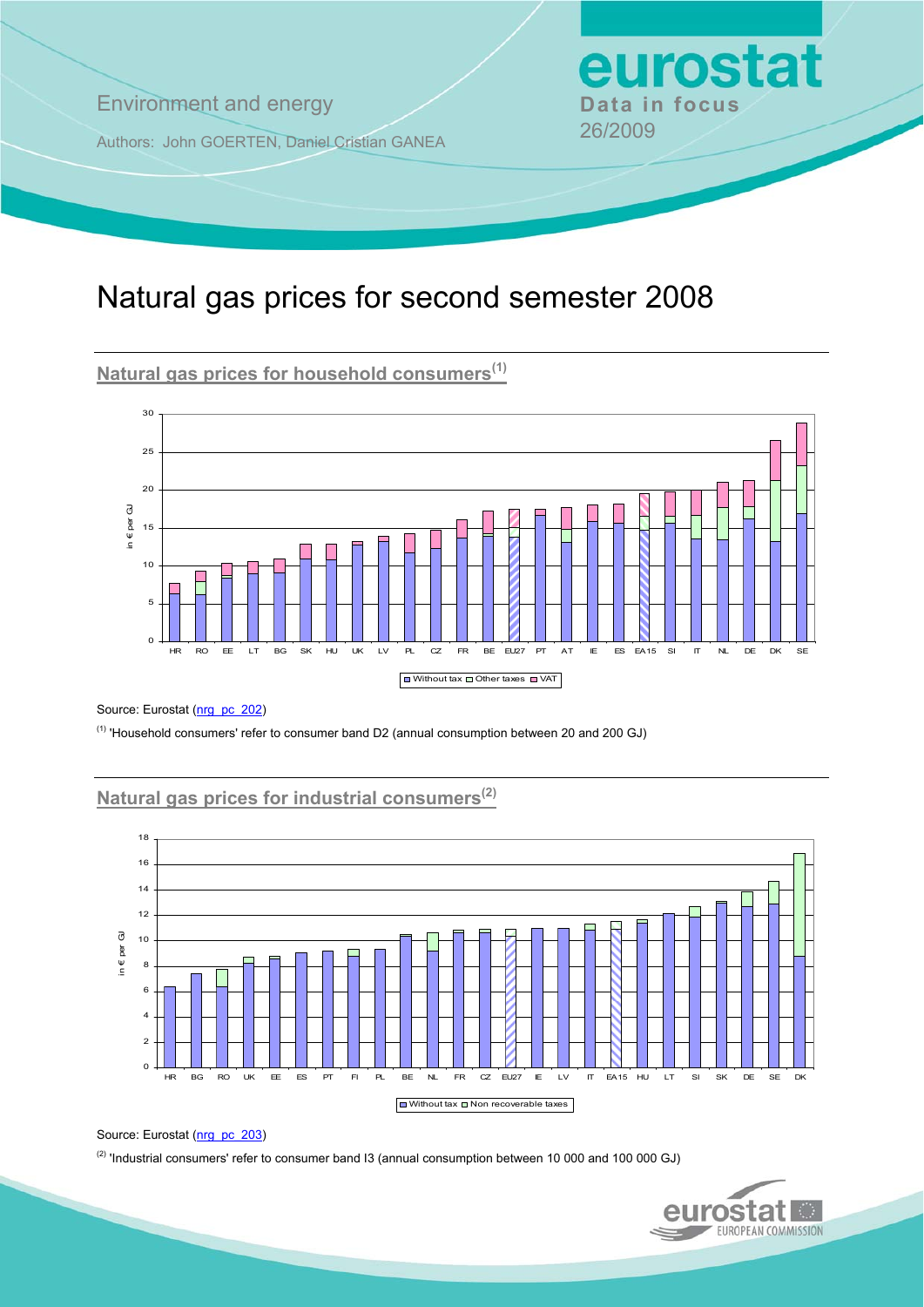|                        | <b>EU27</b>    | <b>EA15</b>    | <b>BE</b>      | BG            | CZ             | DK             | DE             | EE            | ΙE             | ES            | FR             |                | ĹV             | LT             |
|------------------------|----------------|----------------|----------------|---------------|----------------|----------------|----------------|---------------|----------------|---------------|----------------|----------------|----------------|----------------|
| Households<br>Industry | 17.40<br>10.96 | 19.56<br>11.47 | 17.29<br>10.48 | 10.86<br>7.43 | 14.69<br>10.95 | 26.57<br>16.90 | 21.17<br>13.81 | 10.30<br>8.76 | 18.05<br>10.99 | 18.14<br>9.03 | 16.06<br>10.85 | 19.99<br>11.32 | 13.88<br>11.01 | 10.63<br>12.14 |
|                        |                |                |                |               |                |                |                |               |                |               |                |                |                |                |
|                        | LU             | HU             | <b>NL</b>      | AT            | PL             | <b>PT</b>      | <b>RO</b>      | -SI           | SK             | FI            | <b>SE</b>      | UK             | <b>HR</b>      |                |

Natural gas prices for household<sup>(1)</sup> and industrial<sup>(2)</sup> consumers (in € per GJ)

Source: Eurostat [\(nrg\\_pc\\_202](http://nui.epp.eurostat.ec.europa.eu/nui/show.do?dataset=nrg_pc_202&lang=en), [nrg\\_pc\\_203\)](http://nui.epp.eurostat.ec.europa.eu/nui/show.do?dataset=nrg_pc_203&lang=en)

## Matural gas prices for household<sup>(1)</sup> and industrial<sup>(2)</sup> consumers (in national **currency per GJ for non-Euro Area countries)**

|                        | BG             |                  | DK               | ЕE               | LV           | LТ    | HU                             | PL    | RO    | SΚ                     | SE               | UK   | HR                   |
|------------------------|----------------|------------------|------------------|------------------|--------------|-------|--------------------------------|-------|-------|------------------------|------------------|------|----------------------|
| Households<br>Industry | 21.24<br>14.53 | 363.03<br>270.64 | 198.07<br>126.00 | 161.22<br>137.09 | 9.81<br>7.78 | 41.92 | 36.69 3228.14<br>2925.09 33.00 | 50.57 | 28.70 | 34.48 391.82<br>397.93 | 284.00<br>145.00 | 7.10 | 10.86 55.30<br>46.03 |

Source: Eurostat ([nrg\\_pc\\_202](http://nui.epp.eurostat.ec.europa.eu/nui/show.do?dataset=nrg_pc_202&lang=en), [nrg\\_pc\\_203\)](http://nui.epp.eurostat.ec.europa.eu/nui/show.do?dataset=nrg_pc_203&lang=en)

#### **Share of taxes paid by end-users**

#### Share of taxes for household consumers<sup>(1)</sup> : Share of taxes for industrial consumers<sup>(2)</sup> :

|                           | <b>Basic price</b> | <b>Other taxes</b><br>(excl. VAT) | <b>VAT</b> | <b>All Taxes</b> |           | <b>Basic price</b> | Non recoverable<br>taxes        | Non recov<br>taxe |
|---------------------------|--------------------|-----------------------------------|------------|------------------|-----------|--------------------|---------------------------------|-------------------|
|                           |                    | in $\epsilon$ per GJ              |            | in $%$           |           |                    | in $\overline{\epsilon}$ per GJ | in $%$            |
| $\overline{\mathsf{U}}$ K | 12.73              | 0.00                              | 0.55       | 4.2              | ΙE        | 10.99              | 0.00                            | 0.0               |
| PT                        | 16.65              | 0.00                              | 0.83       | 4.8              | PT        | 9.21               | 0.00                            | 0.0               |
| LV                        | 13.20              | 0.01                              | 0.66       | 4.9              | ES        | 9.03               | 0.00                            | 0.0               |
| ΙE                        | 15.90              | 0.00                              | 2.15       | 11.9             | LT.       | 12.14              | 0.00                            | 0.0               |
| ES                        | 15.64              | 0.00                              | 2.50       | 13.8             | BG        | 7.43               | 0.00                            | 0.0               |
| FR                        | 13.71              | 0.00                              | 2.35       | 14.6             | PL        | 9.33               | 0.00                            | 0.0               |
| LT.                       | 9.01               | 0.00                              | 1.62       | 15.3             | HR        | 6.41               | 0.00                            | 0.0               |
| CZ                        | 12.34              | 0.00                              | 2.34       | 16.0             | LV        | 10.99              | 0.01                            | 0.1               |
| SK                        | 10.86              | 0.00                              | 2.06       | 16.0             | <b>BE</b> | 10.34              | 0.14                            | 1.3               |
| BG                        | 9.05               | 0.00                              | 1.81       | 16.7             | SK        | 12.94              | 0.18                            | 1.4               |
| HU                        | 10.77              | 0.00                              | 2.15       | 16.7             | EE        | 8.57               | 0.20                            | 2.2               |
| HR                        | 6.31               | 0.00                              | 1.39       | 18.0             | FR        | 10.61              | 0.25                            | 2.3               |
| PL.                       | 11.72              | 0.00                              | 2.58       | 18.0             | <b>HU</b> | 11.41              | 0.30                            | 2.6               |
| EE.                       | 8.38               | 0.35                              | 1.57       | 18.7             | CZ        | 10.61              | 0.34                            | 3.1               |
| BE                        | 13.92              | 0.36                              | 3.01       | 19.5             | IT.       | 10.82              | 0.50                            | 4.4               |
| SI                        | 15.68              | 0.79                              | 3.30       | 20.7             | UK        | 8.24               | 0.45                            | 5.2               |
| DE                        | 16.14              | 1.65                              | 3.38       | 23.8             | FI        | 8.80               | 0.50                            | 5.4               |
| AT                        | 13.04              | 1.75                              | 2.93       | 26.4             | SI        | 11.87              | 0.79                            | 6.2               |
| IT                        | 13.55              | 3.10                              | 3.34       | 32.2             | DE        | 12.69              | 1.12                            | 8.1               |
| <b>RO</b>                 | 6.14               | 1.69                              | 1.49       | 34.1             | <b>SE</b> | 12.89              | 1.83                            | 12.4              |
| <b>NL</b>                 | 13.41              | 4.27                              | 3.36       | 36.3             | NL.       | 9.15               | 1.49                            | 14.0              |
| SE                        | 16.95              | 6.19                              | 5.68       | 41.2             | <b>RO</b> | 6.36               | 1.41                            | 18.1              |
| DK                        | 13.13              | 8.13                              | 5.31       | 50.6             | DK        | 8.81               | 8.09                            | 47.9              |
| FI.                       |                    |                                   |            |                  | AT        |                    |                                 |                   |
| LU                        |                    |                                   |            |                  | LU        |                    |                                 |                   |

| VAT  | <b>All Taxes</b> |           | <b>Basic price</b> | Non recoverable      | Non recoverable |
|------|------------------|-----------|--------------------|----------------------|-----------------|
|      |                  |           |                    | taxes                | taxes           |
|      | in $%$           |           |                    | in $\epsilon$ per GJ | in $%$          |
| 0.55 | 4.2              | ΙE        | 10.99              | 0.00                 | 0.0             |
| 0.83 | 4.8              | PT        | 9.21               | 0.00                 | 0.0             |
| 0.66 | 4.9              | ES        | 9.03               | 0.00                 | 0.0             |
| 2.15 | 11.9             | LT.       | 12.14              | 0.00                 | 0.0             |
| 2.50 | 13.8             | BG        | 7.43               | 0.00                 | 0.0             |
| 2.35 | 14.6             | PL        | 9.33               | 0.00                 | 0.0             |
| 1.62 | 15.3             | HR.       | 6.41               | 0.00                 | 0.0             |
| 2.34 | 16.0             | LV        | 10.99              | 0.01                 | 0.1             |
| 2.06 | 16.0             | BE        | 10.34              | 0.14                 | 1.3             |
| 1.81 | 16.7             | SK        | 12.94              | 0.18                 | 1.4             |
| 2.15 | 16.7             | EE        | 8.57               | 0.20                 | 2.2             |
| 1.39 | 18.0             | <b>FR</b> | 10.61              | 0.25                 | 2.3             |
| 2.58 | 18.0             | HU        | 11.41              | 0.30                 | 2.6             |
| 1.57 | 18.7             | CZ        | 10.61              | 0.34                 | 3.1             |
| 3.01 | 19.5             | IT.       | 10.82              | 0.50                 | 4.4             |
| 3.30 | 20.7             | UK        | 8.24               | 0.45                 | 5.2             |
| 3.38 | 23.8             | FI.       | 8.80               | 0.50                 | 5.4             |
| 2.93 | 26.4             | SI        | 11.87              | 0.79                 | 6.2             |
| 3.34 | 32.2             | DE        | 12.69              | 1.12                 | 8.1             |
| 1.49 | 34.1             | <b>SE</b> | 12.89              | 1.83                 | 12.4            |
| 3.36 | 36.3             | <b>NL</b> | 9.15               | 1.49                 | 14.0            |
| 5.68 | 41.2             | <b>RO</b> | 6.36               | 1.41                 | 18.1            |
| 5.31 | 50.6             | DK        | 8.81               | 8.09                 | 47.9            |
|      |                  | AT        |                    |                      |                 |
|      |                  | LU        |                    |                      |                 |

Source: Eurostat ([nrg\\_pc\\_202](http://nui.epp.eurostat.ec.europa.eu/nui/show.do?dataset=nrg_pc_202&lang=en)) **b** Source: Eurostat [\(nrg\\_pc\\_203\)](http://nui.epp.eurostat.ec.europa.eu/nui/show.do?dataset=nrg_pc_203&lang=en)

(1) 'Household consumers' refer to consumer band D2 (annual consumption between 20 and 200 GJ) and the prices include all taxes <sup>(2)</sup> 'Industrial consumers' refer to consumer band I3 (annual consumption between 10 000 and 100 000 GJ) and the prices exclude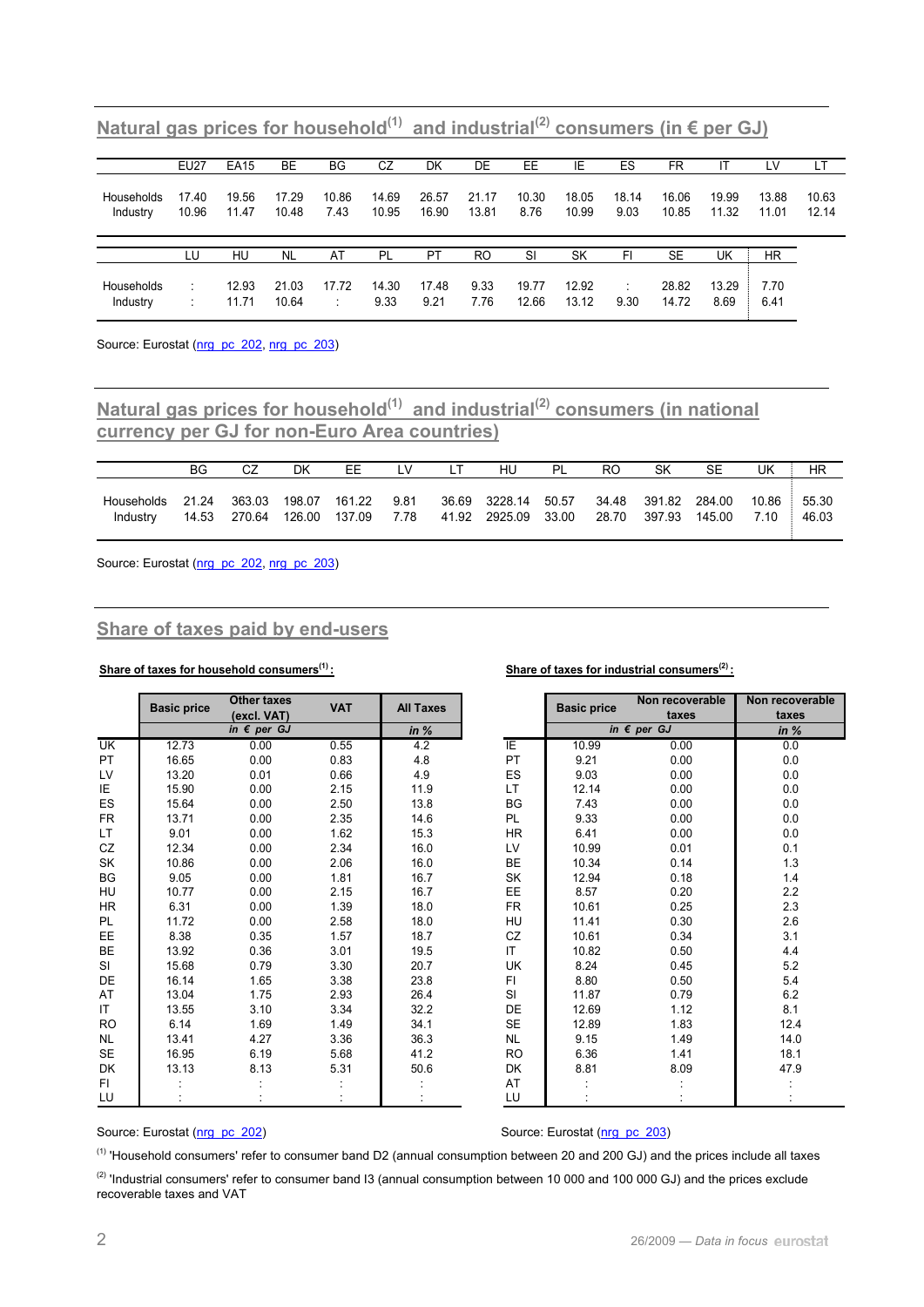**Natural gas prices for household consumers(1) (all taxes included) – comparison between second semester 2007 and second semester 2008 (in %)**

|                        | 2007s2 | 2008s1               | 2008s2 | 2008s2<br>2007s2 |       |       |             | in $%$    |    |    |    |    |
|------------------------|--------|----------------------|--------|------------------|-------|-------|-------------|-----------|----|----|----|----|
|                        |        | in $\epsilon$ per GJ |        | in $%$           | $-40$ | $-20$ |             | $\pmb{0}$ | 20 | 40 | 60 | 80 |
| DK                     | 36.89  | ÷                    | 26.57  | $-27.97$         | DK [  |       |             |           |    |    |    |    |
| PT                     | 18.13  | 17.37                | 17.48  | $-3.60$          |       |       | PT [        |           |    |    |    |    |
| <b>RO</b>              | 9.51   | 9.21                 | 9.33   | $-1.87$          |       |       | $RO$ $\Box$ |           |    |    |    |    |
| HR                     | 7.60   | 7.59                 | 7.70   | 1.30             |       |       | HR          |           |    |    |    |    |
| AT                     | 16.95  | 16.88                | 17.72  | 4.54             |       |       | AT          |           |    |    |    |    |
| IE                     | 16.85  | 15.09                | 18.05  | 7.12             |       |       | E           |           |    |    |    |    |
| $\sf NL$               | 19.14  | 19.37                | 21.03  | 9.91             |       |       | <b>NL</b>   |           |    |    |    |    |
| SK                     | 11.57  | 11.42                | 12.92  | 11.66            |       |       | SK          |           |    |    |    |    |
| ${\sf FR}$             | 14.30  | 14.46                | 16.06  | 12.27            |       |       | FR          |           |    |    |    |    |
| ES                     | 16.15  | 15.98                | 18.14  | 12.32            |       |       | ES          |           |    |    |    |    |
| SE                     | 25.56  | 26.53                | 28.82  | 12.77            |       |       | <b>SE</b>   |           |    |    |    |    |
| IT                     | 17.15  | 17.47                | 19.99  | 16.54            |       |       | П           |           |    |    |    |    |
| <b>EA15</b>            | 16.55  | 17.07                | 19.56  | 18.18            |       |       | EA15        |           |    |    |    |    |
| <b>EU27</b>            | 14.44  | 15.12                | 17.40  | 20.48            |       |       | EU27        |           |    |    |    |    |
| $\mathsf{B}\mathsf{G}$ | 8.98   | 9.85                 | 10.86  | 20.96            |       |       | BG          |           |    |    |    |    |
| HU                     | 10.62  | 11.24                | 12.93  | 21.74            |       |       | HU          |           |    |    |    |    |
| DE                     | 17.04  | 17.81                | 21.17  | 24.24            |       |       | DE          |           |    |    |    |    |
| BE                     | 13.89  | 16.26                | 17.29  | 24.48            |       |       | BE          |           |    |    |    |    |
| PL                     | 11.15  | 11.56                | 14.30  | 28.28            |       |       | PL          |           |    |    |    |    |
| UK                     | 9.91   | 10.99                | 13.29  | 34.06            |       |       | UK          |           |    |    |    |    |
| SI                     | 14.14  | 15.51                | 19.77  | 39.82            |       |       | SI          |           |    |    |    |    |
| EE                     | 7.30   | 9.30                 | 10.30  | 41.07            |       |       | EE.         |           |    |    |    |    |
| ${\tt CZ}$             | 10.06  | 12.20                | 14.69  | 45.99            |       |       | CZ          |           |    |    |    |    |
| $\mathsf{L}\mathsf{V}$ | 8.65   | 8.70                 | 13.88  | 60.52            |       |       | LV          |           |    |    |    |    |
| LT.                    | 6.52   | 9.15                 | 10.63  | 63.00            |       |       | LT          |           |    |    |    |    |
| LU                     | 10.95  | 16.75                | ÷      | ÷                |       |       | LU          |           |    |    |    |    |
| FI                     | Ť,     | $\ddot{\phantom{a}}$ | ÷      | ÷                |       |       | FI          |           |    |    |    |    |

Percentage change in natural gas prices for household consumers, 2007s2 and 2008s2

**Source: Eurostat ([nrg\\_pc\\_202](http://nui.epp.eurostat.ec.europa.eu/nui/show.do?dataset=nrg_pc_202&lang=en)) Source: Eurostat (nrg\_pc\_202) Source: Eurostat (nrg\_pc\_202)** 

 $<sup>(1)</sup>$  'Household consumers' refer to consumer band D2 (annual consumption between 20 and 200 GJ)</sup>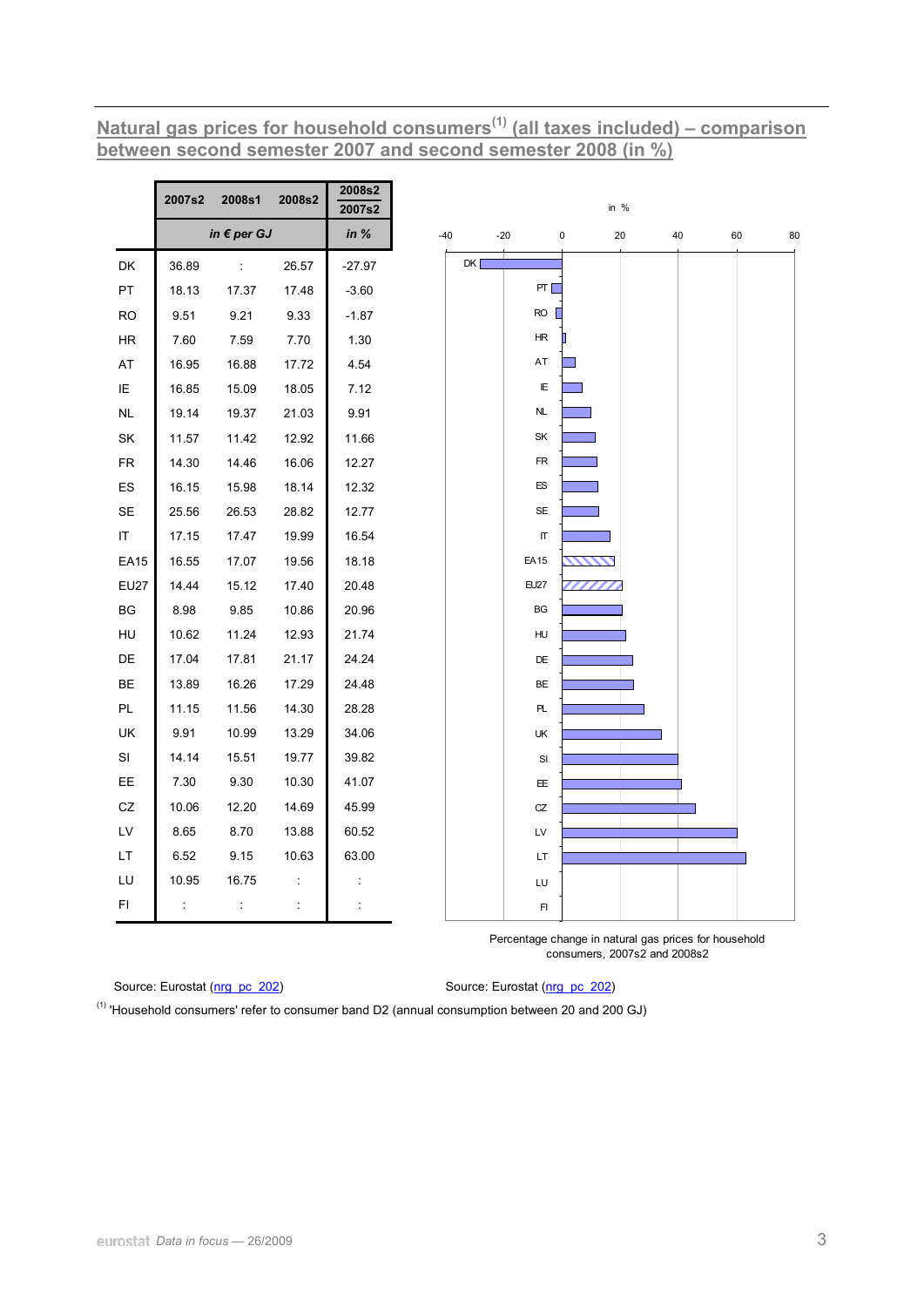# <u>Natural gas prices for industrial consumers<sup>(1)</sup> (VAT and all other recoverable taxes and levies excluded) – comparison between second semester 2007 and second</u> semester 2008 (in %)

|             | 2007s2 | 2008s1               | 2008s2               | 2008s2<br>2007s2 |
|-------------|--------|----------------------|----------------------|------------------|
|             |        | in $\epsilon$ per GJ |                      | in %             |
| <b>RO</b>   | 7.89   | 7.79                 | 7.76                 | $-1.61$          |
| HR          | 6.42   | 6.37                 | 6.41                 | $-0.06$          |
| PT          | 8.20   | 8.69                 | 9.21                 | 12.37            |
| ΙE          | 9.72   | 11.05                | 10.99                | 13.07            |
| <b>NL</b>   | 9.10   | 9.61                 | 10.64                | 16.93            |
| SE          | 12.49  | 14.37                | 14.72                | 17.79            |
| UK          | 7.17   | 7.73                 | 8.69                 | 21.13            |
| <b>FR</b>   | 8.51   | 9.23                 | 10.85                | 27.53            |
| ES          | 7.07   | 7.64                 | 9.03                 | 27.71            |
| DE          | 10.79  | 12.40                | 13.81                | 27.99            |
| <b>EA15</b> | 8.90   | 9.95                 | 11.47                | 28.89            |
| <b>EU27</b> | 8.48   | 9.46                 | 10.96                | 29.19            |
| PL          | 7.22   | 8.36                 | 9.33                 | 29.32            |
| BЕ          | 7.83   | 9.15                 | 10.48                | 33.84            |
| ΙT          | 8.36   | 9.34                 | 11.32                | 35.43            |
| HU          | 8.57   | 9.69                 | 11.71                | 36.64            |
| FI          | 6.80   | 7.90                 | 9.30                 | 36.76            |
| LV          | 7.70   | 7.92                 | 11.01                | 42.89            |
| SI          | 8.84   | 10.12                | 12.66                | 43.21            |
| BG          | 5.02   | 5.72                 | 7.43                 | 48.11            |
| CZ          | 6.82   | 8.87                 | 10.95                | 60.61            |
| SK          | 7.98   | 8.92                 | 13.12                | 64.37            |
| EE          | 5.04   | 6.97                 | 8.76                 | 73.99            |
| LT.         | 6.76   | 8.79                 | 12.14                | 79.62            |
| DK*         | 7.34   | t                    | 16.90                | 130.19           |
| LU          | 9.40   | 11.30                | İ                    | t                |
| AT          | İ      | t                    | $\ddot{\phantom{a}}$ | İ                |



Percentage change in natural gas prices for industrial consumers, 2007s2 and 2008s2

Source: Eurostat (nrg pc 203)

#### Source: Eurostat (nrg pc 203)

<sup>(1)</sup> 'Industrial consumers' refer to consumer band I3 (annual consumption between 10 000 and 100 000 GJ)

\* Price difference for Denmark between 2007s2 and 2008s2 is due to changes in the data collection methodology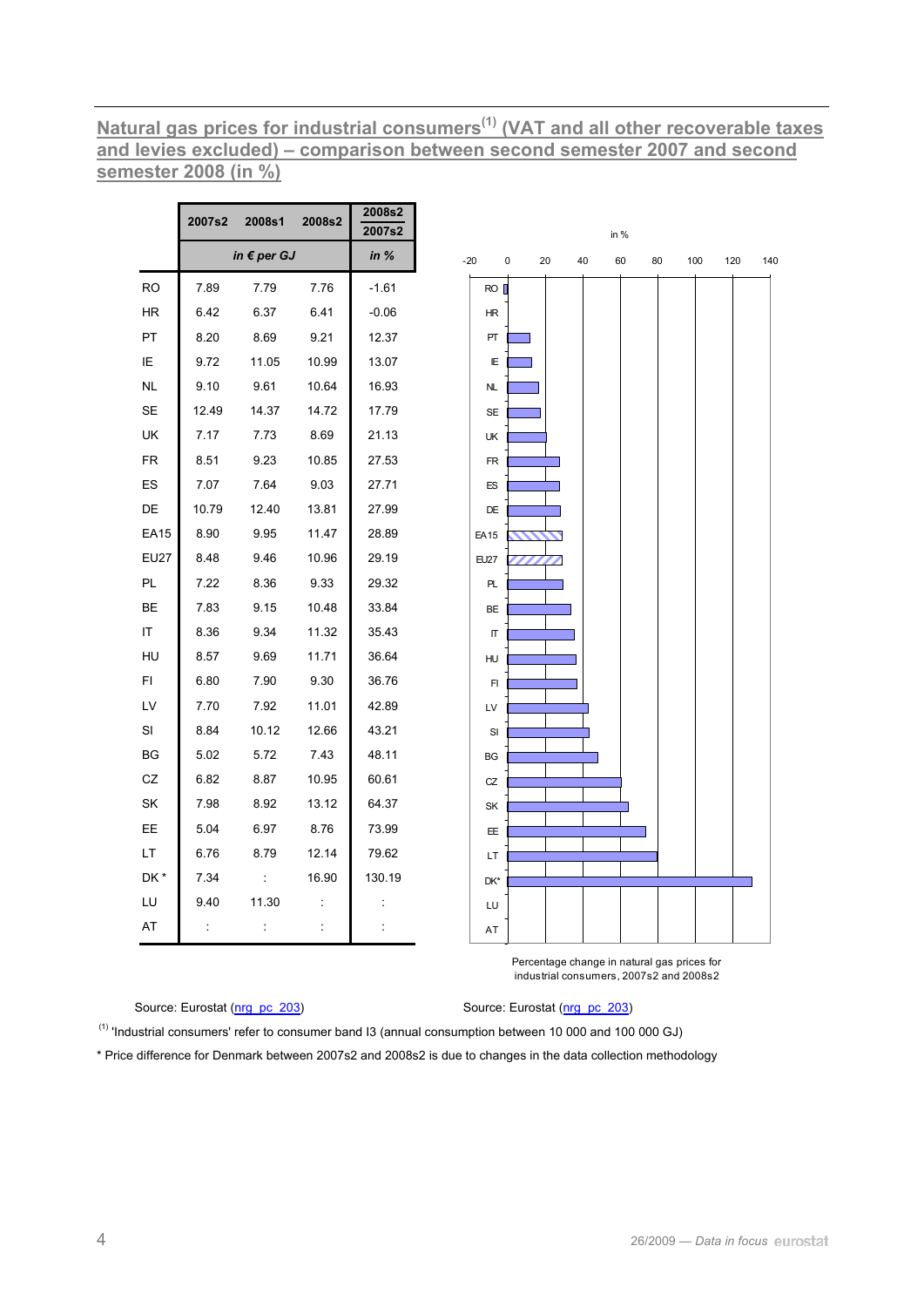## **Natural gas prices in purchasing power standards (PPS) for household consumers(1) (all taxes included)**



Source: Eurostat ([nrg\\_pc\\_202](http://nui.epp.eurostat.ec.europa.eu/nui/show.do?dataset=nrg_pc_202&lang=en))

### **Natural gas prices in purchasing power standards (PPS) for household consumers(1) (all taxes included)**

|            | BE    | ΒG    | CZ        | DK    | DE    | EE        | IE    | ES    | FR.   |       | LV    | LТ    |
|------------|-------|-------|-----------|-------|-------|-----------|-------|-------|-------|-------|-------|-------|
| Households | 15.87 | 24.13 | 20.86     | 18.39 | 20.25 | 14.23     | 15.50 | 19.75 | 14.32 | 18.98 | 18.92 | 16.82 |
|            |       |       |           |       |       |           |       |       |       |       |       |       |
|            |       |       |           |       |       |           |       |       |       |       |       |       |
|            | LU    | HU    | <b>NL</b> | AT    | PL    | <b>PT</b> | RO    | SI    | SK    | SE    | UK    | HR    |

Source: Eurostat ([nrg\\_pc\\_202](http://nui.epp.eurostat.ec.europa.eu/nui/show.do?dataset=nrg_pc_202&lang=en))

(1) 'Household consumers' refer to consumer band D2 (annual consumption between 20 and 200 GJ)

# **Comments**

No price data for Austria (for industrial consumers) and Luxembourg.

Level 2 price for Italy (for industrial consumers): level 3 price minus VAT (10%).

Due to the limited size of the gas markets, gas prices are not available for Finland (for household consumers) and not applicable for Greece, Cyprus and Malta.

EU aggregates:

**EU-27** = aggregated prices weighted by consumption for the following EU countries: Belgium (BE), Bulgaria (BG), Czech Republic (CZ), Denmark (DK), Germany (DE), Estonia (EE), Ireland (IE), Spain (ES), France (FR), Italy (IT), Latvia (LV), Lithuania (LT), Luxembourg (LU), Hungary (HU), Netherlands (NL), Austria (AT), Poland (PL), Portugal (PT), Romania (RO), Slovenia (SI), Slovakia (SK), Finland (FI), Sweden (SE) and the United Kingdom (UK). **EA-15** = aggregated prices weighted by consumption for the following Euro Area countries: Belgium, Germany, Ireland, Spain, France, Italy, Luxembourg, Netherlands, Austria, Portugal, Slovenia and Finland. HICP indicator (Harmonized Indices of Consumer Prices) was used for EU aggregates were price data was missing.